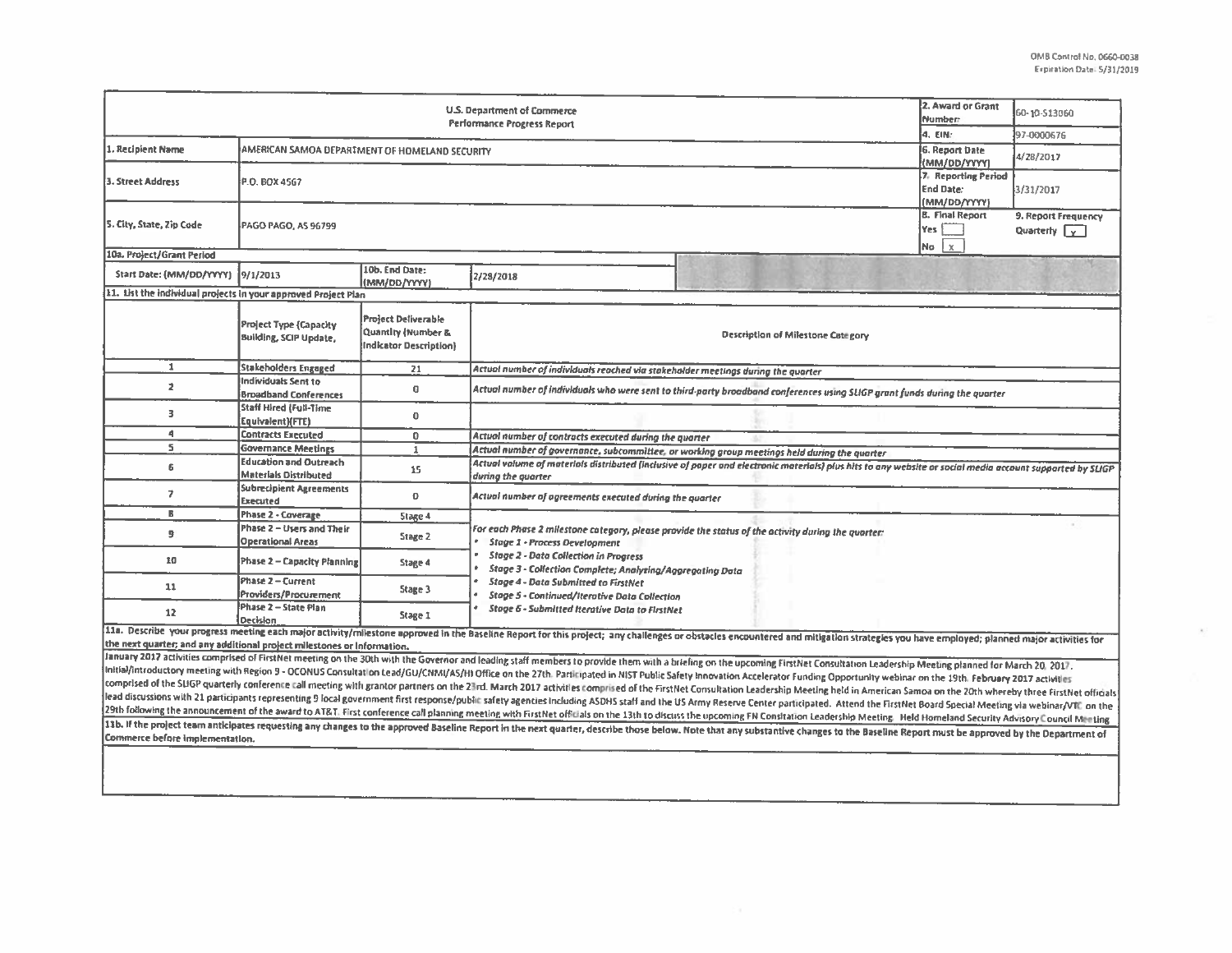## OMB Control No. 0660-0038, Expiration Date: 5/31/2019

11c. Provide any other information that would be useful to NTIA as It assesses this project's progress.

11d. Describe any success stories or best practices you have identified. Please be as specific as possible.

12. Personnel

123. If the project is not fully staffed, describe how any fack of staffing may impact the project's time line and when the project will be fully staffed.

while the program/project is not fully staffed, the work is shared and/or absorped by other administrative staff or upper management personnel to ensure activities are performed and project timelines are met.

|                                                                                                                                       | FTE%                | <i>Laker assuming Lawser rights in what the staff that nave contributed time to the project. Please do not remove individuals from this table.</i> |                                                                                                                                       |                      |                       |                   |                 |                                         |                             |  |
|---------------------------------------------------------------------------------------------------------------------------------------|---------------------|----------------------------------------------------------------------------------------------------------------------------------------------------|---------------------------------------------------------------------------------------------------------------------------------------|----------------------|-----------------------|-------------------|-----------------|-----------------------------------------|-----------------------------|--|
| <b>SWIC</b>                                                                                                                           | n                   |                                                                                                                                                    | Project (s) Assigned                                                                                                                  |                      |                       |                   |                 |                                         |                             |  |
| <b>SUGP Program Coordinator</b>                                                                                                       |                     |                                                                                                                                                    | Duties of the SWIC are performed collaterally by the Deputy Director of ASDHS.                                                        |                      |                       |                   |                 |                                         | Change                      |  |
| Technical/Administrative                                                                                                              |                     |                                                                                                                                                    | Coordinate and manage the program and all its related activities including the compilation and timely submission of the required PPR. |                      |                       |                   |                 |                                         |                             |  |
| Support Staff                                                                                                                         | 0                   |                                                                                                                                                    | Provide administrative/technical support to the program.                                                                              |                      |                       |                   |                 |                                         |                             |  |
| Technical/Administrative                                                                                                              |                     |                                                                                                                                                    |                                                                                                                                       |                      |                       |                   |                 |                                         |                             |  |
| Support Staff                                                                                                                         | a                   |                                                                                                                                                    | Provide administrative/technical support to the program.                                                                              |                      |                       |                   |                 |                                         |                             |  |
|                                                                                                                                       |                     |                                                                                                                                                    |                                                                                                                                       |                      |                       |                   |                 |                                         |                             |  |
| 13. Subcontracts (Vendors and/or Subrecipients)                                                                                       |                     |                                                                                                                                                    |                                                                                                                                       |                      |                       |                   |                 |                                         |                             |  |
| 13a. Subcontracts Table - Include all subcontractors. The totals from this table must equal the "Subcontracts Total" in Question 14f. |                     |                                                                                                                                                    |                                                                                                                                       |                      |                       |                   |                 |                                         |                             |  |
|                                                                                                                                       |                     |                                                                                                                                                    |                                                                                                                                       |                      |                       |                   |                 |                                         |                             |  |
| Name                                                                                                                                  |                     |                                                                                                                                                    | Type                                                                                                                                  | RFP/RFQ Issued (Y/N) | Contract              |                   |                 |                                         |                             |  |
|                                                                                                                                       | Subcontract Purpose |                                                                                                                                                    | (Vendor/Subrec.)                                                                                                                      |                      | Executed<br>$\{Y/N\}$ | <b>Start Date</b> | <b>End Date</b> | <b>Total Federal Funds</b><br>Allocated | <b>Total Matching Funds</b> |  |
|                                                                                                                                       |                     |                                                                                                                                                    |                                                                                                                                       |                      |                       |                   |                 |                                         | Allocated                   |  |
|                                                                                                                                       |                     |                                                                                                                                                    |                                                                                                                                       |                      |                       |                   |                 |                                         |                             |  |
|                                                                                                                                       |                     |                                                                                                                                                    |                                                                                                                                       |                      |                       |                   |                 |                                         |                             |  |
|                                                                                                                                       |                     |                                                                                                                                                    |                                                                                                                                       |                      |                       |                   |                 |                                         |                             |  |
| 13b. Describe any challenges encountered with vendors and/or subrecipients.                                                           |                     |                                                                                                                                                    |                                                                                                                                       |                      |                       |                   |                 |                                         |                             |  |
|                                                                                                                                       |                     |                                                                                                                                                    |                                                                                                                                       |                      |                       |                   |                 |                                         |                             |  |
|                                                                                                                                       |                     |                                                                                                                                                    |                                                                                                                                       |                      |                       |                   |                 |                                         |                             |  |
|                                                                                                                                       |                     |                                                                                                                                                    |                                                                                                                                       |                      |                       |                   |                 |                                         |                             |  |
|                                                                                                                                       |                     |                                                                                                                                                    |                                                                                                                                       |                      |                       |                   |                 |                                         |                             |  |